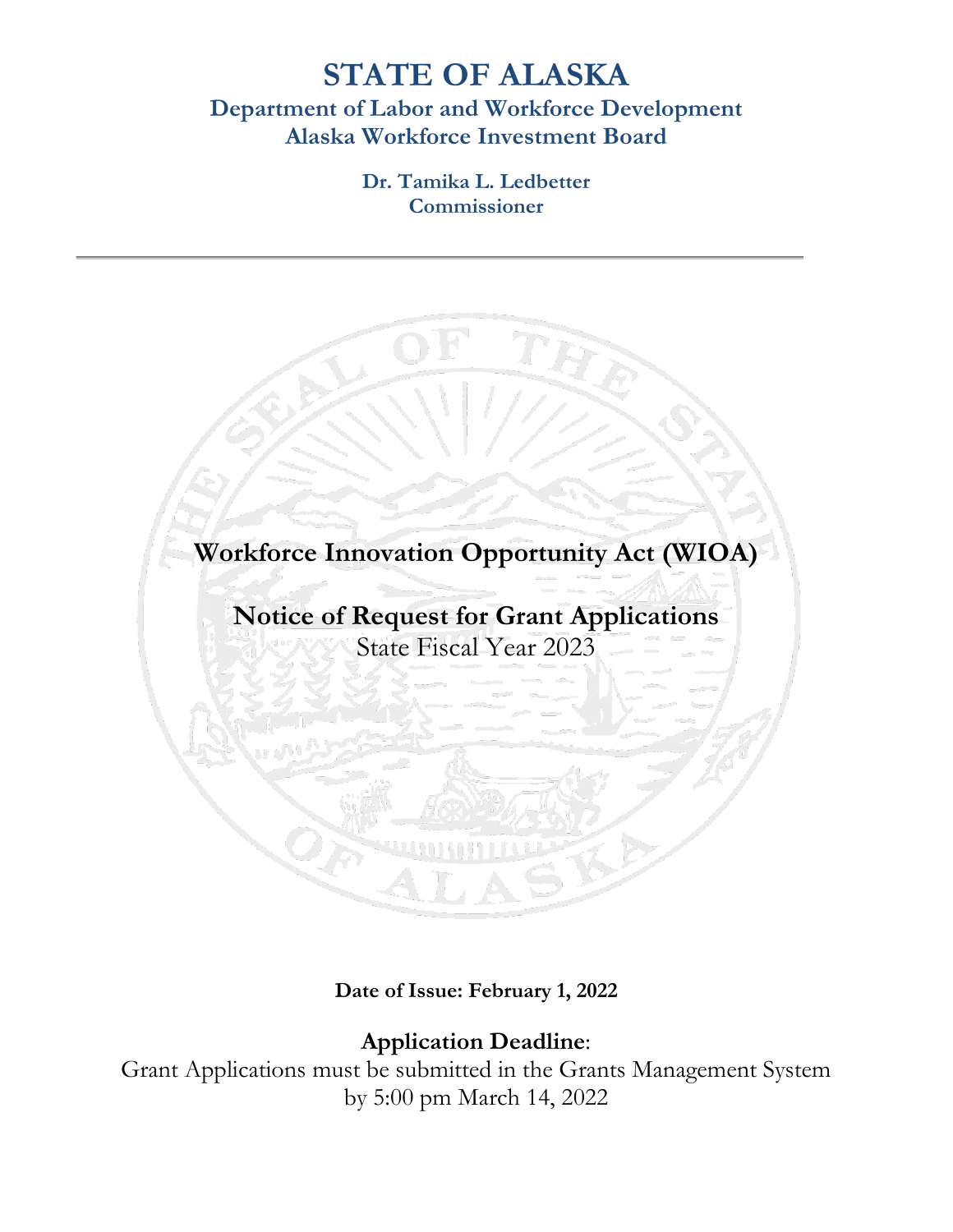# **Table of Contents**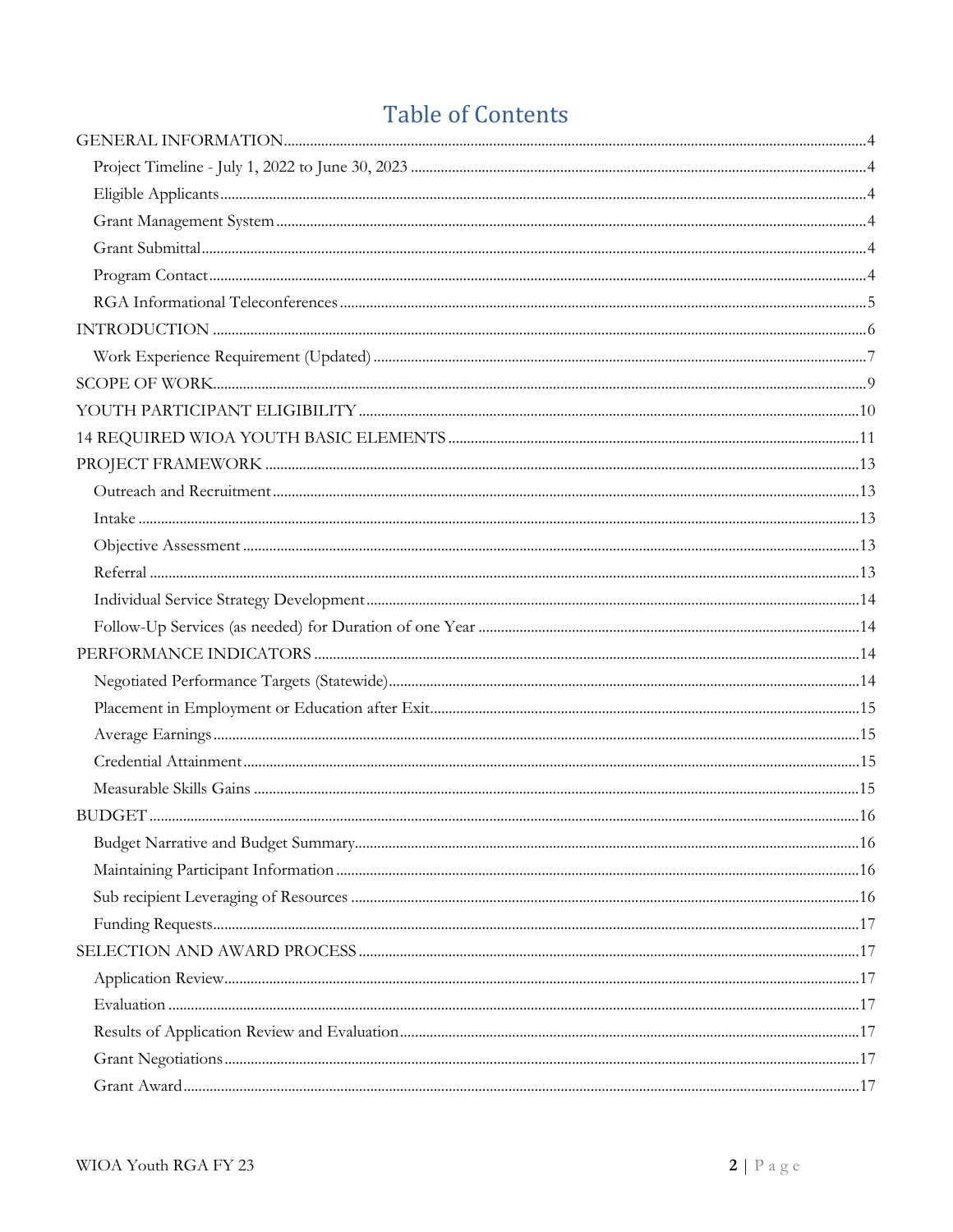| А. |  |
|----|--|
|    |  |
| В. |  |
|    |  |
| C. |  |
|    |  |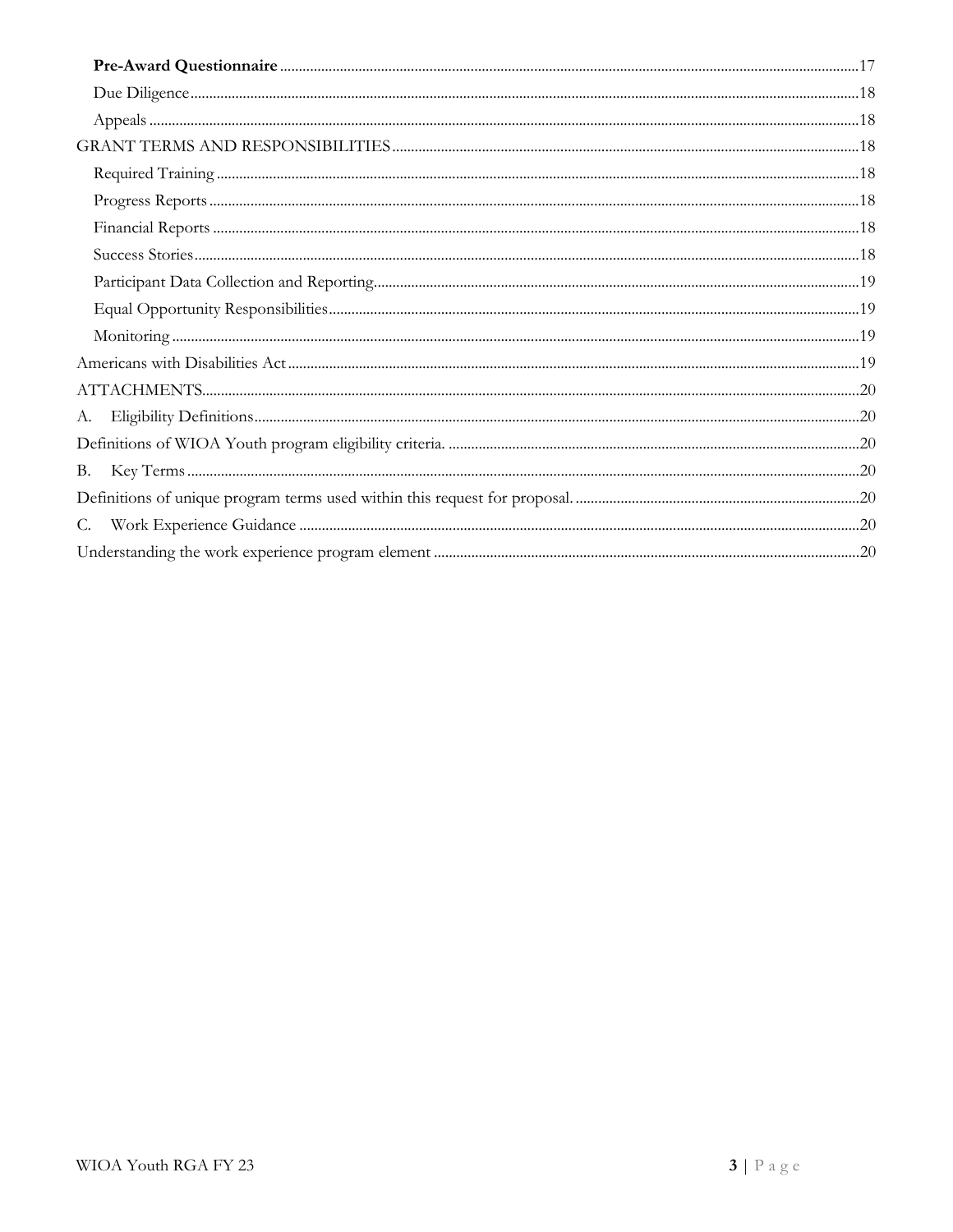## <span id="page-3-0"></span>**GENERAL INFORMATION**

#### <span id="page-3-1"></span>**Project Timeline - July 1, 2022, to June 30, 2023**

This solicitation is for a one-year project period. Grant funding will be awarded based on review and recommendation by the Alaska Department of Labor and Workforce Development, Workforce Investment Board (AWIB), and federal funding availability.

#### <span id="page-3-2"></span>**Eligible Applicants**

Non-profit or for-profit organizations, school districts, educators, industry trainers, employers, community services agencies, Alaska Native organizations, and other organizations with the capacity to provide the services identified in this Request for Grant Applications (RGA). If a contractor, subcontractor, or other organization will be subcontracted to deliver services, they must be identified in your proposal. Each subcontractor must be qualified to accept and administer federal funding and can provide or facilitate the training or services as described in this solicitation.

#### <span id="page-3-3"></span>**Grant Management System**

Grant applications must be submitted through the **E**lectronic **Gr**ants **A**dministration and **M**anagement **S**ystem (EGrAMS) accessed through the Alaska Department of Labor and Workforce Development website at [egrams.dol.alaska.gov.](http://egrams.dol.alaska.gov/) A sample application form, grant agreement, definitions and references, and frequently asked questions are available for view in EGrAMS. Questions about EGrAMS should be directed to Shane Bannarbie, Program Coordinator, at (907) 269-4551, [shane.bannarbie@alaska.gov](mailto:shane.bannarbie@alaska.gov) or Rut Ocasio, Grants Administrator, [rut.ocasio-lopez@alaska.gov](mailto:rut.ocasio-lopez@alaska.gov) (907) 269-3745.

#### <span id="page-3-4"></span>**Grant Submittal**

Grant applications must be submitted in the AWIB Grants Management System by 5:00 pm March 14, 2022. A pre-submittal application form and key terms and definitions are available along with this RGA. Questions related to completion of your application or submittal process will be addressed during non-mandatory RGA informational teleconferences. See page 4 for date and time.

#### <span id="page-3-5"></span>**Program Contact**

Questions about the content of this RGA should be directed to Shane Bannarbie, Program Coordinator at (907) 269-4551 or [shane.bannarbie@alaska.gov.](mailto:shane.bannarbie@alaska.gov)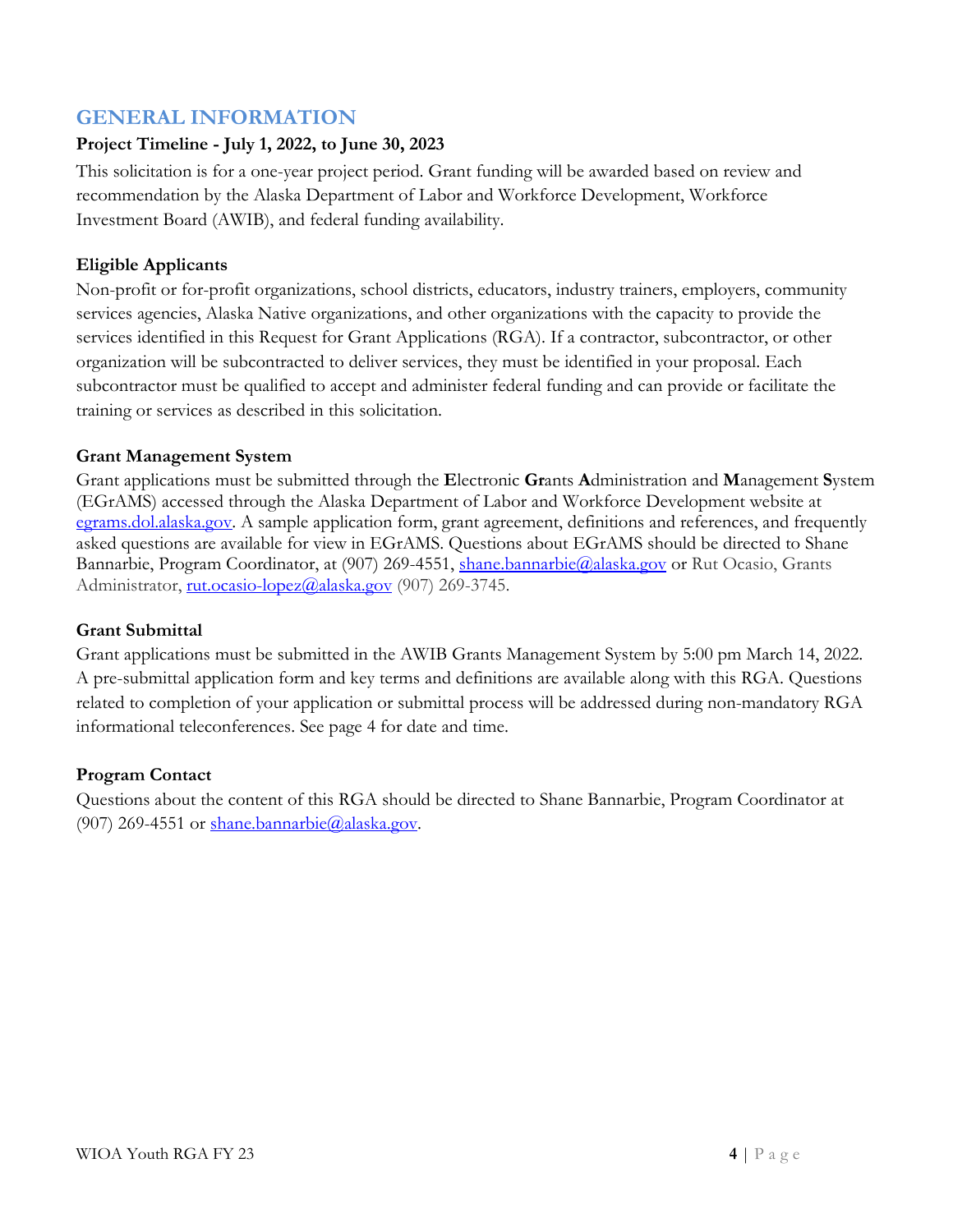#### <span id="page-4-0"></span>**RGA Informational Teleconferences**

Applicants requiring assistance understanding requirements of the project, submittal process, or other information within this proposal, Technical Assistance (TA) is available in February and March during the proposal period. See details below:

#### **TA Session 1: February 9, 2022**

Time: 10:00am – 11:30am Access via Microsoft Teams meeting

**Join on your computer or mobile app [Click here to join the meeting](https://teams.microsoft.com/l/meetup-join/19%3ameeting_ZmVmZTA0NWEtMDViNS00ZDhkLThhMTEtZjQ3NWUyMWUwZWE1%40thread.v2/0?context=%7b%22Tid%22%3a%2220030bf6-7ad9-42f7-9273-59ea83fcfa38%22%2c%22Oid%22%3a%2297c4383a-3716-4914-8224-0a96cd3fcec4%22%7d)**

Conference Telephone: 907-202-7104 Conference ID: 714 310 534#

#### **TA Session 2: March 1, 2022**

Time: 10:00am – 11:30am Access via Microsoft Teams meeting

**Join on your computer or mobile app [Click here to join the meeting](https://teams.microsoft.com/l/meetup-join/19%3ameeting_YjZhMzA0MDMtZGU2OC00M2U2LWIwNmMtMzBlMzUyNzFhZWU2%40thread.v2/0?context=%7b%22Tid%22%3a%2220030bf6-7ad9-42f7-9273-59ea83fcfa38%22%2c%22Oid%22%3a%2297c4383a-3716-4914-8224-0a96cd3fcec4%22%7d)**

Conference Telephone: 907-202-7104 Conference ID: 356 306 189#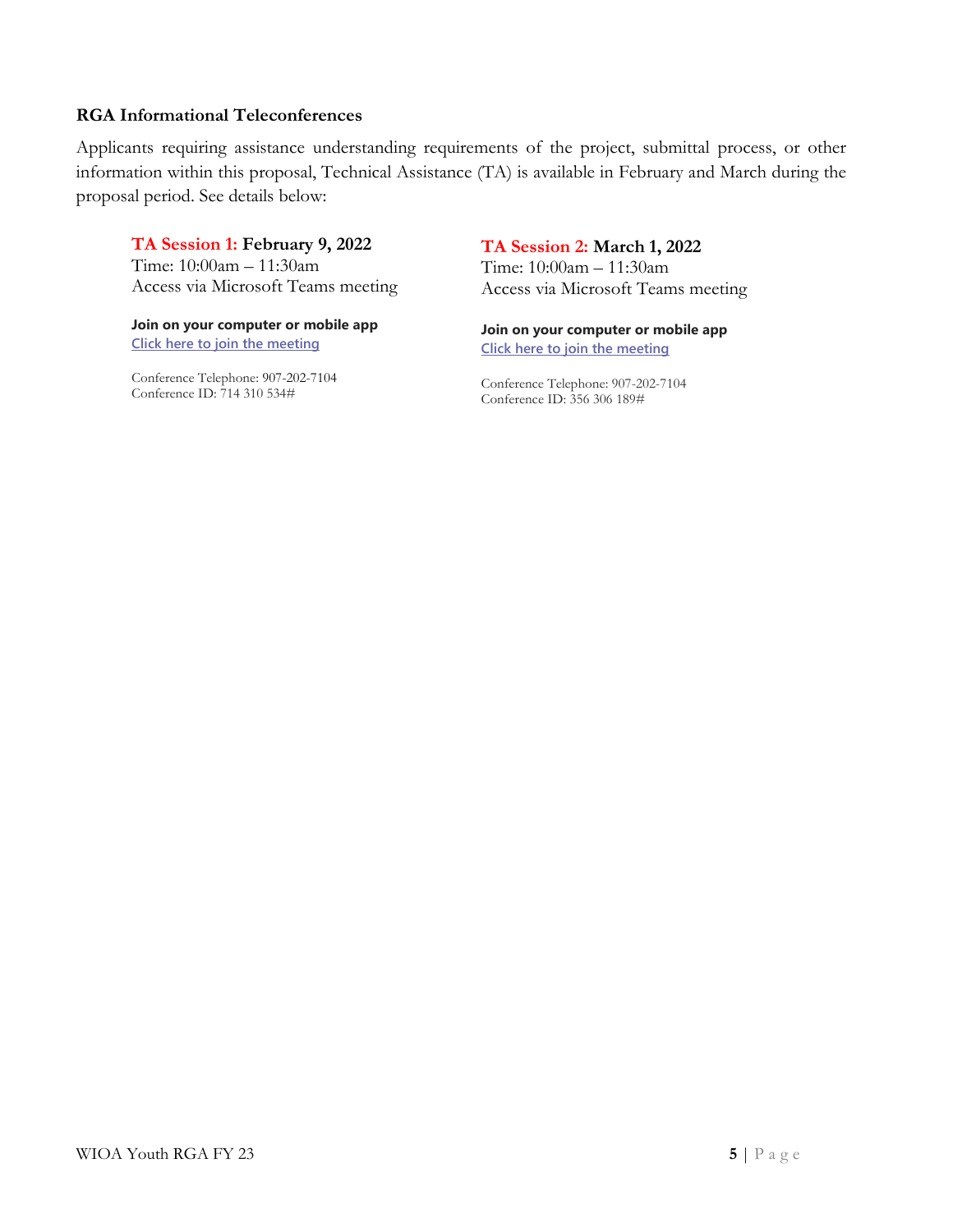## <span id="page-5-0"></span>**INTRODUCTION**

The Workforce Innovation and Opportunity Act (WIOA) title 1B Youth Program is administered by the U.S. Department of Labor Employment and Training Administration and operated by the Alaska Department of Labor and Workforce Development (Department) Alaska Workforce Investment Board (AWIB). Alaska's WIOA Youth program is designed to help disadvantaged and disconnected youth ages 14-24 to access employment, education, training, and support services needed to compete in today's job market.

The AWIB is requesting competitive grant applications for WIOA Youth program funding for projects that deliver innovative and effective youth services to disadvantaged, disconnected, and homeless youth populations. The effects of limited education, social exclusion, employment gaps and lack of work experience can negatively impact the course of youth lives with long-term consequences that hinder individual earnings and self-sufficiency. Applicant projects are to aid the at-risk youth population with services to improve social and workforce outcomes for youth served.

WIOA Youth projects include activities leading to the attainment of secondary school diploma or equivalent; preparation for postsecondary education, to include occupational skills credentialing, academic programs of study, or registered apprenticeship training that leads to an industry recognized credential; prepares youth for unsubsidized employment opportunities; and creates connections to employers for work in priority industries and in-demand occupations.

The WIOA Youth program is aligned with the Governor's and Department Commissioner's priorities for workforce development, which includes: the expansion of registered apprenticeship to develop Alaska's workforce, efforts to reduce and mitigate suicide among young Alaskans, particularly Alaska Native youth, and reduce youth homelessness statewide.

To address youth suicide within the state, the AWIB is requesting that applicants include suicide prevention awareness for all participants in the youth program. Successful applicants will receive suicide prevention resources and materials from the AWIB. If an applicant already provides suicide prevention awareness that information should be included in the proposal.

The AWIB seeks applicants from the six economic regions of the state. Applicants must be able to provide academic, employment, and training services to eligible In-School or Out-of-School youth between ages 14-24. Successful applicants will offer a comprehensive workforce development program that prepares youth for post- secondary education placement, employment, and career development along a career path. WIOA Youth programs must be able to cultivate and establish relationships among industry, employers, schools, postsecondary vocational training institutions, and sponsors of pre-apprentice and registered apprentice programs.

The economic regions are Anchorage/Mat-Su, Gulf Coast, Interior, Northern, Southeast, and Southwest as referenced in the map below: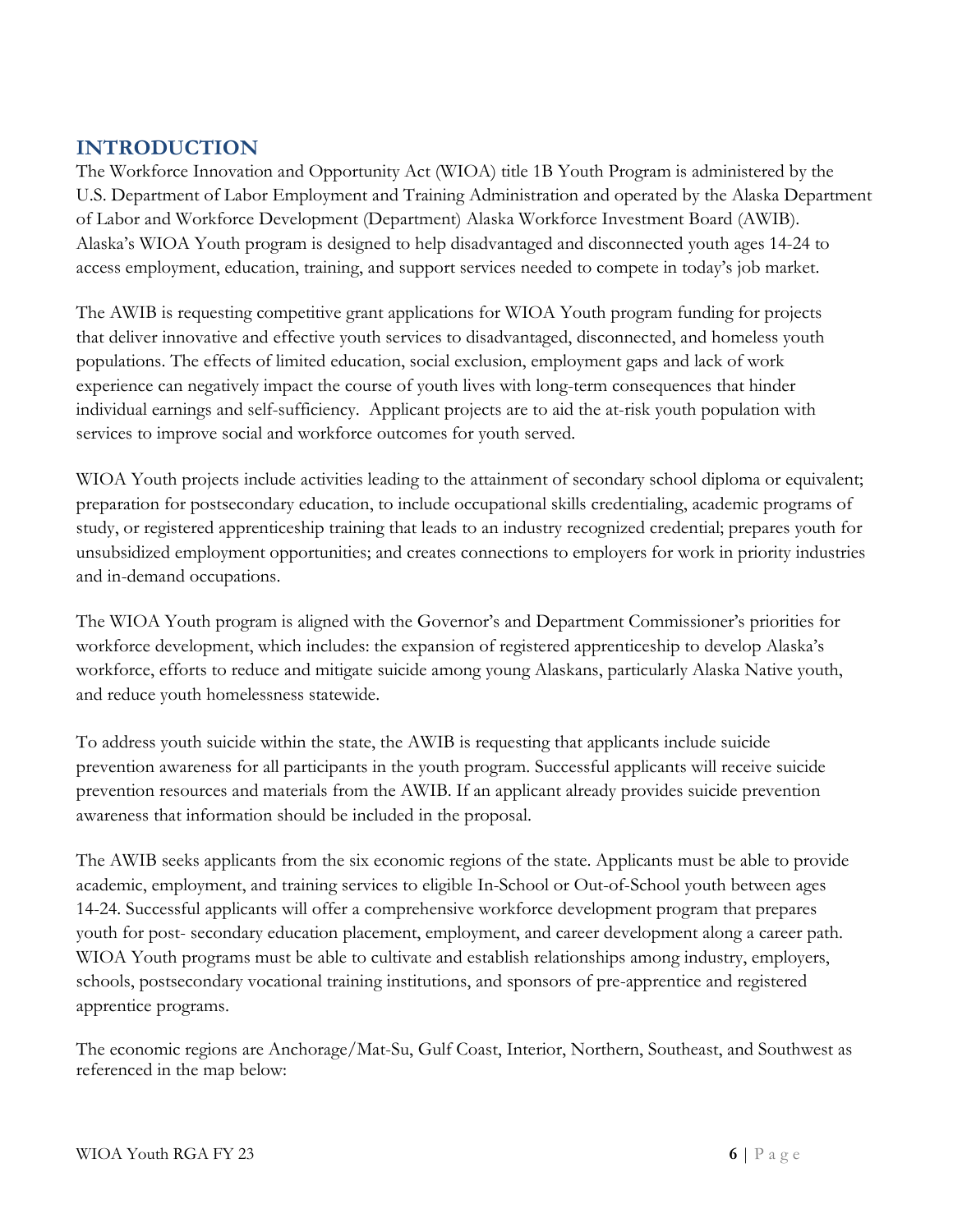

WIOA places a priority on services to Out-of-School youth and requires that a minimum of 75 percent of the total state allotment be used for this population and 25 percent be used to serve In-School youth.

The AWIB review committee will adhere to this priority in the review of proposals, therefore overall awards made will reflect this priority. Projects serving in part or in whole, In-School youth, are encouraged to apply, to promote a balanced statewide youth program.

#### <span id="page-6-0"></span>**Work Experience Requirement (Updated)**

Each project must ensure that 20 percent of total awarded funds are budgeted towards work-based learning activities that have an academic and occupational component. Work experience is a short-term or part-time planned, structured learning experience that takes place in a workplace for a specified period. Work experiences must provide participants with opportunities for career exploration and skill development and may take place in the private for-profit sector, the nonprofit sector, or public sector. They may include internships, job shadowing; pre-apprenticeship program; transitional jobs; and workforce preparation activities to aid an individual in gaining experience that leads to unsubsidized employment or entry into a registered apprenticeship program. Participants placed in work experiences are generally considered trainees, and work experience sites should not depend on the trainee's productivity to maintain or advance the profit margin or performance of the company or agency.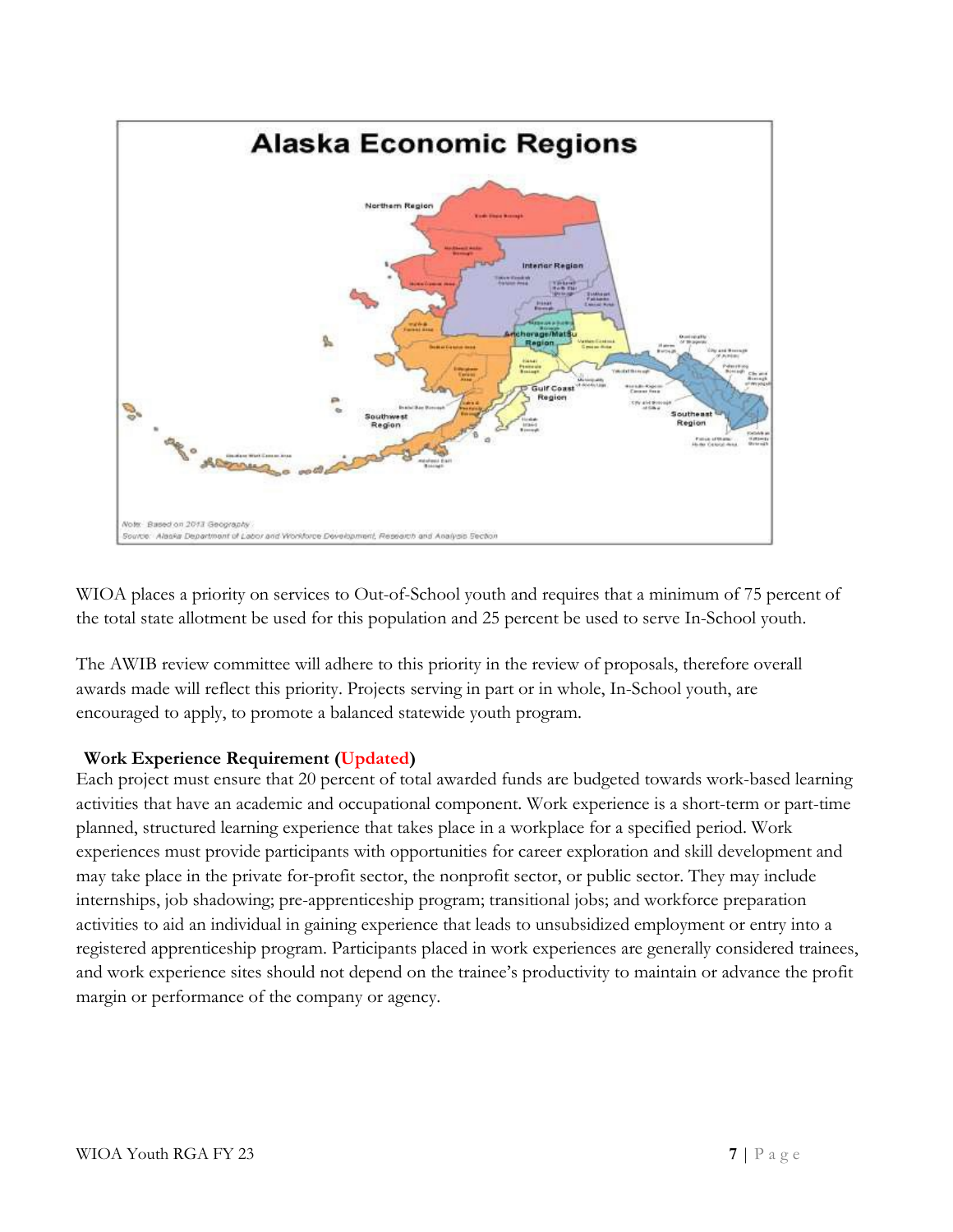Work experience expenditures may include more than just wages paid to youth participants. Allowable expenditures may also include:

- Wages or stipends paid for participation in a work experience;
- Staff time working to identify and develop a work experience opportunity, including staff time spent working with employers to identify and develop the work experience;
- Staff time working with employers to ensure a successful work experience, including staff time spent managing the work experience;
- Staff time spent evaluating the work experience;
- Participant work experience orientation sessions;
- Employer work experience orientation sessions;
- Classroom training or the required academic education component directly related to the work experience;
- Incentive payments directly tied to the completion of work experience; and
- Employability skills or job readiness training to prepare youth for a work experience.

**Note:** Allowable staff charges to the work experience budget line should not total more than 40 percent of the total work experience budget. Approval by the program coordinator must be granted to during the budget negotiations meeting for projects seeking to apply staff charges above the 40 percent limit.

WIOA requires the development of career pathways, defined as a combination of quality education, training, and other services that:

- Align the skill needs of industries in the regional economy involved;
- Prepare an individual to be successful in secondary or postsecondary education;
- Include counseling to support an individual in achieving their education and career goals;
- Include, as appropriate, education offered concurrently with workforce preparation activities and training for a specific occupation or occupational cluster;
- Organize education, training, and other services to meet the needs of an individual in a manner that accelerates the educational and career advancement to the extent practicable;
- Enable an individual to attain a secondary school diploma or its recognized equivalent, and at least one recognized postsecondary credential; and
- Help an individual enter or advance within a specific occupation or occupational cluster.

To support the development of career pathways, the AWIB is requiring use of the Alaska Career Information System (AKCIS). AKCIS [\(akcis.org\)](https://akcis.org/) is a free resource available to Alaska residents, allowing users to create a personal portfolio of education and career plans. Users have access to career assessments to match interests to a wide variety of occupations; career planner to track benchmarks; and career exploration resources.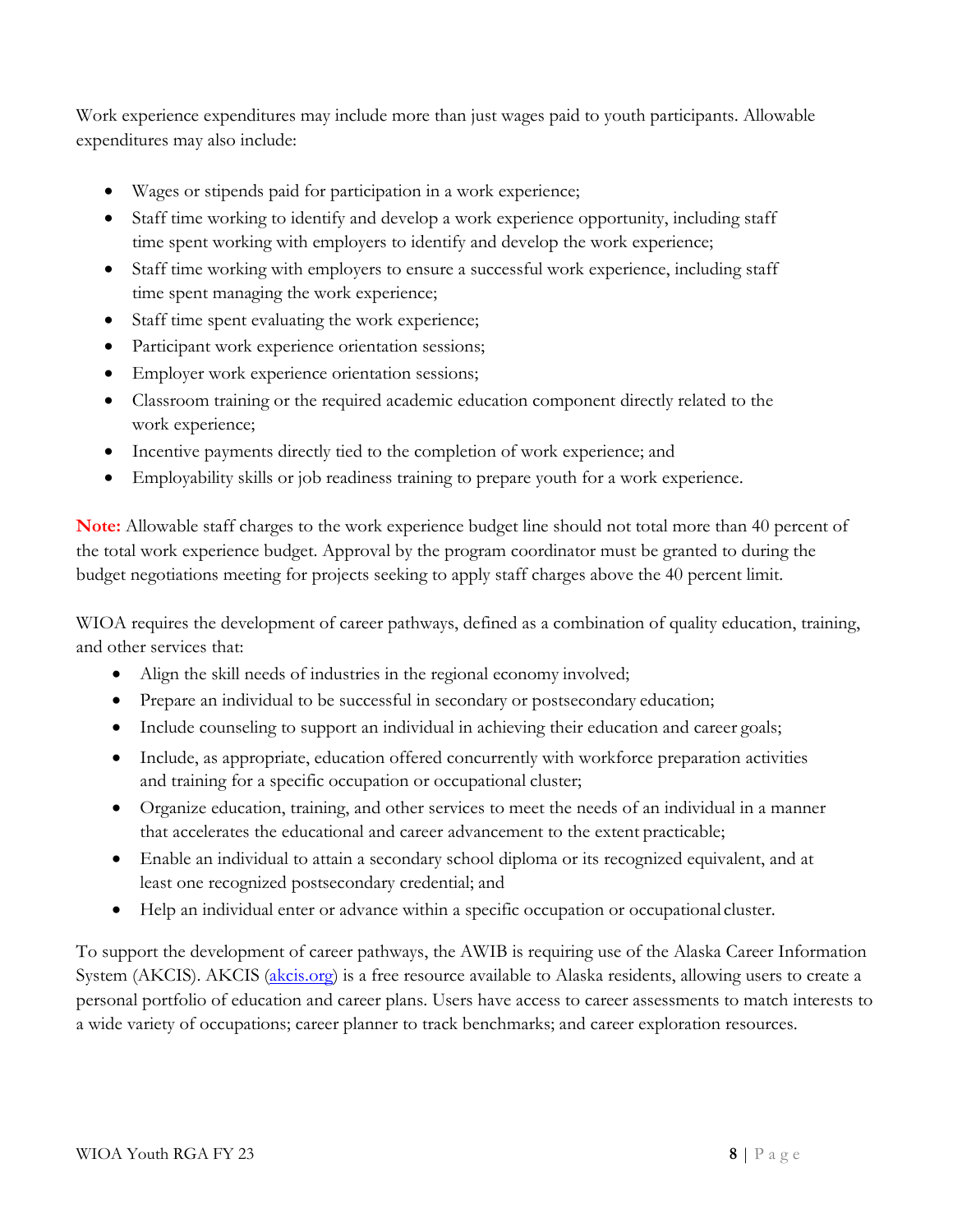Each youth project must:

- Use the AKCIS interest profiler short form to assess participant basic skills, occupational skills, prior work experience, employability, interests, aptitudes, supportive service needs, and developmental needs;
- Use the AKCIS Career Cluster Inventory (80) to gather interests and aptitudes;
- Use the objective assessment form or other approved assessment tools to gather academic, employment, and support service needs of youth; and
- Develop an assessment-based career pathway toward an occupation of the WIOA Youth participant's interests.

Projects must document the above requirements by retaining printed copies of the AKCIS Sort and Assessment Results, Objective Assessment form, and AKCIS Personal Learning and Career Plan within each participant's case file.

Projects awarded WIOA Youth funding shall operate a youth program in accordance with the guidelines and regulations of WIOA. To guarantee youth projects, serve participants for time necessary to ensure they are successfully prepared to enter post- secondary education and unsubsidized employment.

At any point during the grant period, funds may be recaptured in whole or in part if the AWIB determines that the mandatory functions of the WIOA youth program are not being made available (see *14 Required WIOA Youth Basic Elements* below) or the sub recipient is unresponsive to corrective action requirements. Sub recipient performance will be reviewed and assessed quarterly.

## <span id="page-8-0"></span>**SCOPE OF WORK**

This solicitation seeks to fund projects that provide a systematic approach to engage and ensure that Alaska's disconnected, and disadvantaged youth receive the support and guidance needed to obtain the education, skills, training, experience, and credentials required to be employable in today's job market.

Projects must make available directly or through a partner agency the WIOA Youth 14 basic elements and provide all mandatory Youth program functions described within the Project Framework section of the solicitation. Projects must have developed and documented relationships, such as a memorandum of agreement with partner organizations that clearly define roles and responsibilities for service delivery.

Sub recipients must incorporate work-based learning into their project and devote 20 percent of their awarded budget to the mandated provision of paid or unpaid work experience activities to participants. Program expenditures for work-based learning include participant wages as well as staffing costs for the development and management of these activities.

Youth attainment of degrees and industry recognized credentials that meet labor market demands are a priority. Applicants are strongly encouraged to identify and partner with occupational training providers,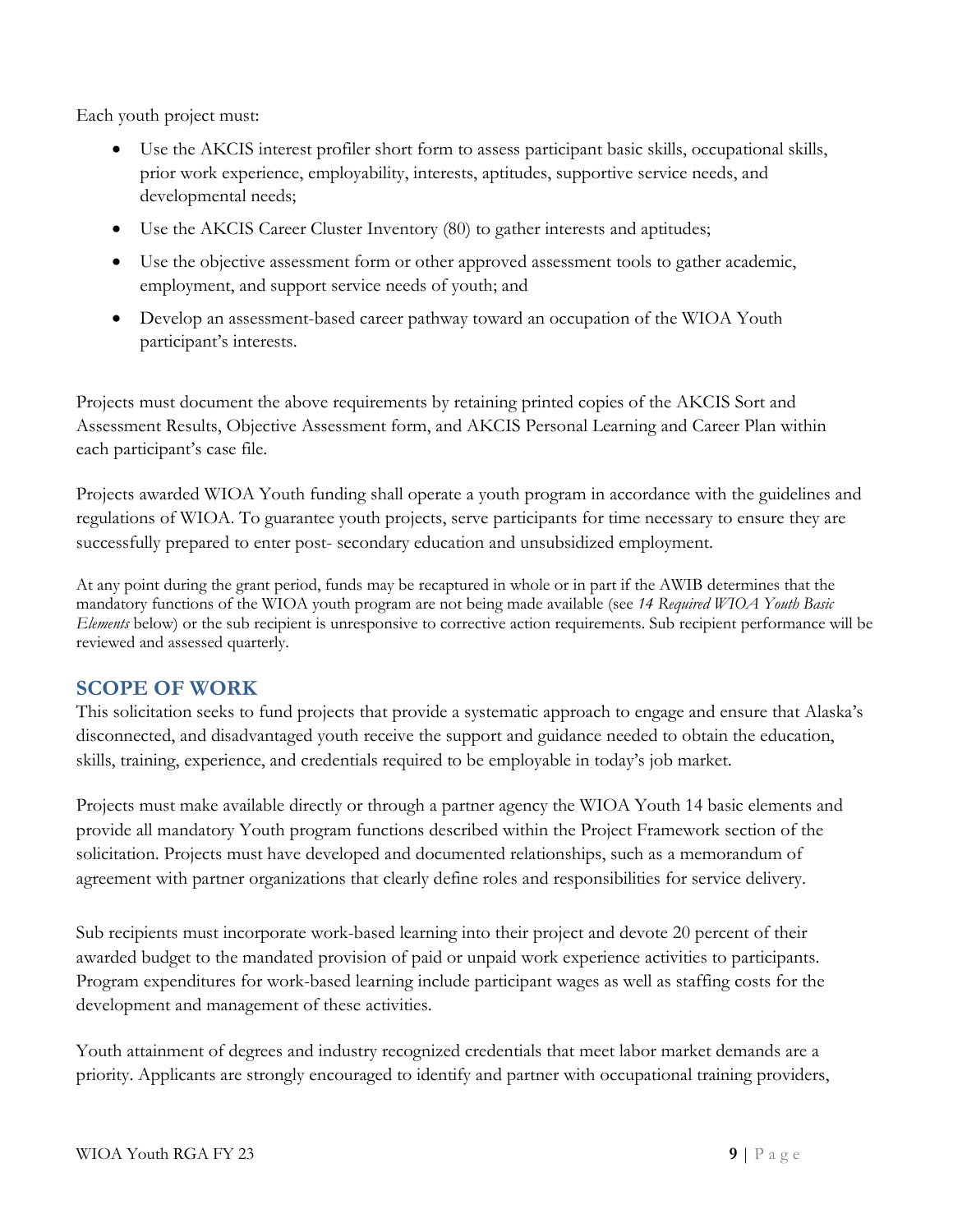quality pre-apprenticeship programs, and registered apprenticeship programs. These partnerships must be documented by a letter of commitment from the training provider and attached to your application. Applicants are responsible for determining how many participants they anticipate placing into contracted training, apprenticeship programs and budget accordingly to support their projections. If awarded a grant, projections and budgets for training partnerships will be negotiated based on actual award amount.

## <span id="page-9-0"></span>**YOUTH PARTICIPANT ELIGIBILITY**

To be considered eligible for the WIOA Title I Youth program, an individual must be:

- 1. A U.S. Citizen or Registered Alien;
- 2. Between the ages of 14 and 24 at the time of enrollment;
- 3. Meet Selective Service Registration requirements; and
- 4. Have parent or guardian consent

#### **WIOA separates youth into two categories: In-school and Out-of-School**

**In-School** youth are between the ages of 14-21 at the time of enrollment who are attending school and low income based upon the current Lower Living Standard Income Level [\(https://aspe.hhs.gov/poverty](https://aspe.hhs.gov/poverty-guidelines)[guidelines\)](https://aspe.hhs.gov/poverty-guidelines) and facing one or more of the following barriers:

- 1. Deficient in basic literacy skills has English reading, writing, or computing skills at or below the 8th grade level;
- 2. English language learner;
- 3. Homeless or runaway;
- 4. In foster care or has aged out of the foster care system;
- 5. Pregnant or parenting;
- 6. Ex-offender or current offender (subject to the juvenile or adult justice system);
- 7. Has a disability; or
- 8. Requires additional assistance to complete an educational program or to secure and hold employment.

**Out-of-School** youth are between the ages of 16-24 at the time of enrollment, and not attending school, and facing one or more of the following barriers:

- 1. School dropout (as defined under State law);
- 2. Is within the age of compulsory school attendance but has not attended school for at least themost recent complete school year calendar quarter;
- 3. Recipient of a secondary school diploma or its recognized equivalent who is low-income and either basic skills deficient or an English language learner;
- 4. Ex-offender or offender (subject to the juvenile or adult justice system);
- 5. Homeless or runaway;
- 6. In foster care or who has aged out of the foster care system or who has attained 16 years of age and left foster care for kinship guardianship or adoption, a child eligible for assistance under sec. 477 of the Social Security Act (42 U.S.C. 677), or in an out-of-home placement;
- 7. Pregnant or parenting;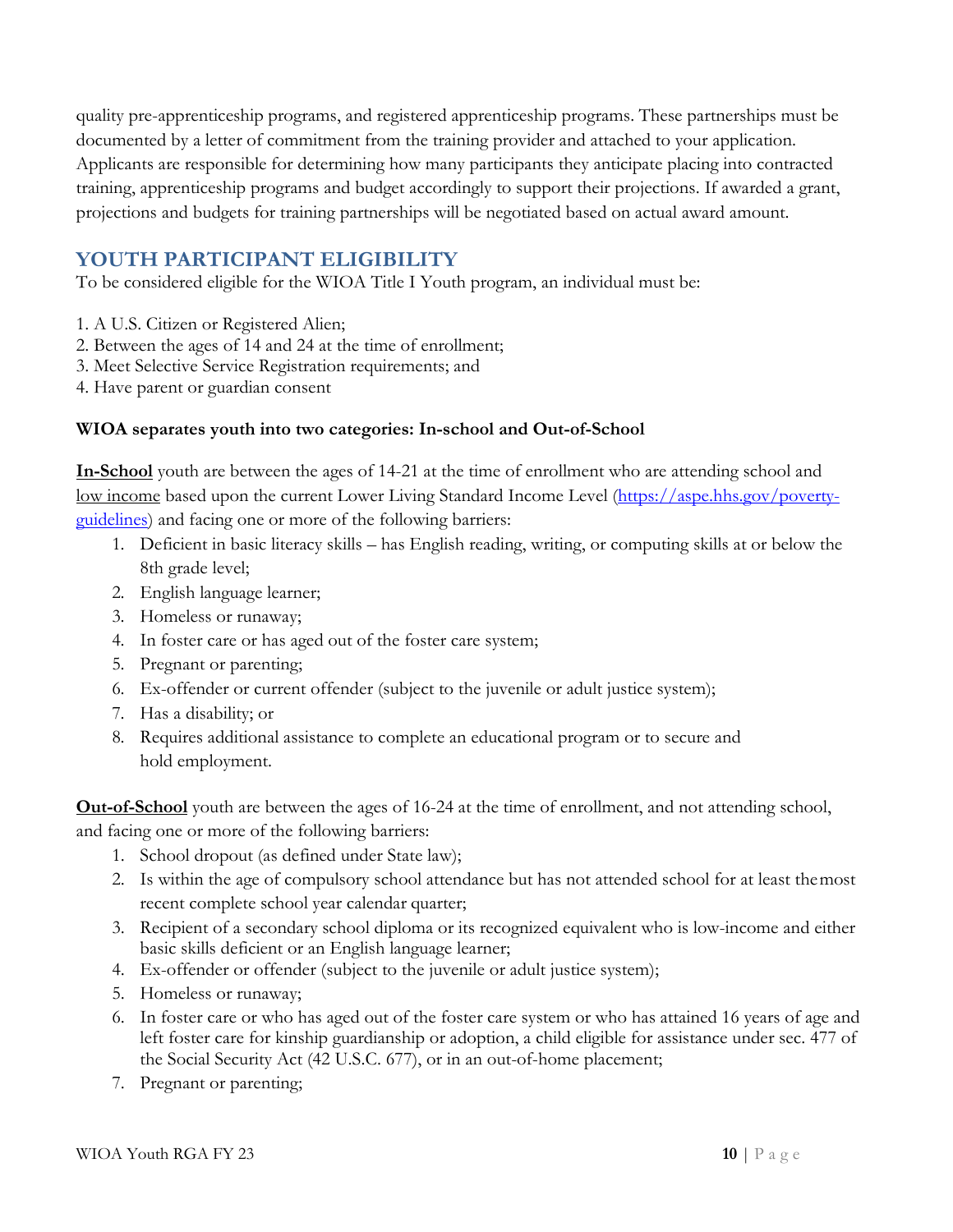- 8. Has a disability; or
- 9. Requires additional assistance to enter or complete an educational program or to secure or hold employment.

#### **Additional Eligibility Requirement:**

All males age 18 and older participating in the WIOA youth program, including foreign nationals, must be registered with the Selective Service prior to enrollment. Sub recipients must ensure copies of Selective Service documentation is maintained in the participant's file.

Only 5 percent of total In-School youth served statewide may be considered eligible for services if only proving eligibility with the "needs additional assistance barrier". AWIB approval must be requested to enroll a youth with only the needs additional assistance barrier.

#### **Priority Populations**

Priority populations include those who are most in need of services due to their social circumstances and barriers to education and employment. Applicants must demonstrate the ability to recruit and adequately serve priority youth populations.

Priority Populations include:

- 1. Children of incarcerated parents (either one or both);
- 2. Youth involved, or at risk of involvement, with the criminal justice system;
- 3. Homeless and runaway youth;
- 4. Alaska Native or American Indian;
- 5. Migrant youth;
- 6. Out-of-school youth;
- 7. Youth at risk of dropping out of school
- 8. Youth in or aging out of foster care; and
- 9. Youth with disabilities.

## <span id="page-10-0"></span>**14 REQUIRED WIOA YOUTH BASIC ELEMENTS**

There are 14 basic program elements that must be made available to participants in a WIOA Youth program. The elements are intended as array of possible services available to meet each youth's unique need. Applicants must demonstrate within the application they have the resource capacity and partnerships to provide the 14 basic program elements. Applicants will determine which program services will be provided to a participant based on each participant's objective assessment and individual service strategy.

#### **The 14 basic elements include:**

- 1. **Tutoring, study skills training and instruction** leading to high school completion, including dropout prevention strategies;
- 2. **Alternative high school services** which offer specialized, structured curriculum inside or outside of the public school system;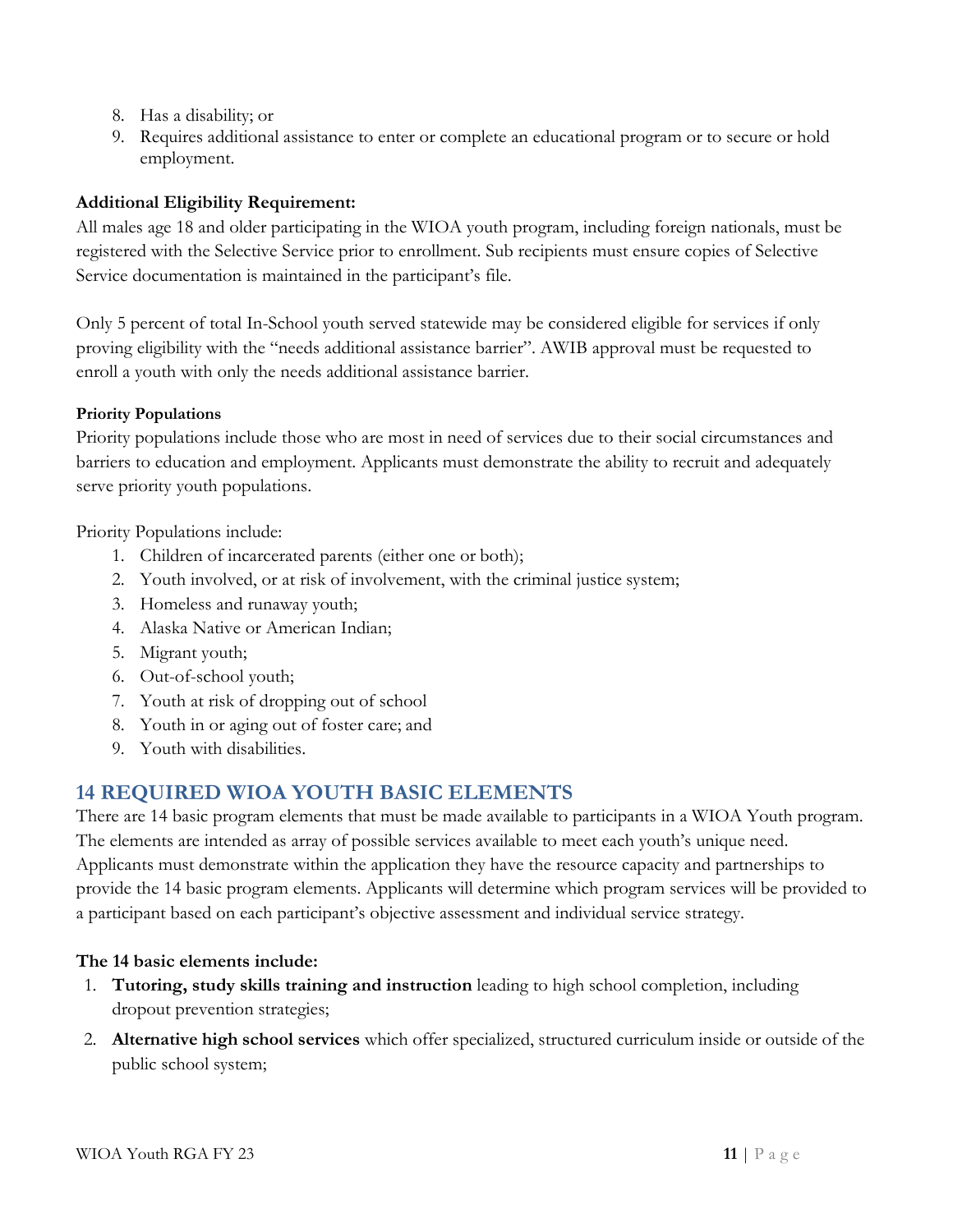- 3. **Summer youth employment** that takes place between May  $15<sup>th</sup>$  and September  $30<sup>th</sup>$  and consists of employment for which youth are paid a wage and results in occupational learning that leads to an employment goal;
- 4. **Paid and unpaid work experiences** including internships and job shadowing, are short-term, planned, structured learning experiences that occur in a workplace and are focused on career exploration and the development of work readiness skills;
- 5. **Occupational skills training** that leads to the attainment of a certificate or credential; including participation in job corps, apprenticeship programs, and training programs that provide skills necessary to enter or advance in a specific occupation;
- 6. **Leadership development opportunities** including community service and peer-centered activities that encourage responsibility, employability, and other positive social behaviors;
- 7. **Adult mentoring** in a one-to-one supportive relationship between and adult and a youth that is based on trust and lasts for duration of at least 12 months;
- 8. **Supportive services** to enable an individual to participate in program activities such as housing,meals, medical care, daycare, transportation, school related supplies, and training related supplies;
- 9. **Follow-up services** to monitor the success of youth during their transition to employment or education and provide assistance as needed for a successful transition;
- 10. **Comprehensive guidance and counseling** to help youth make and implement informed educational, occupational, and life choices;
- 11. **Financial literacy education** to gain skills needed to create household budgets, initiate savings plans, and make informed financial decisions about education, retirement, home ownership, wealth building, and other savings goals;
- 12. **Entrepreneurial skills training** using a curriculum-based training module that teach youth the value of being skilled and applying those skills to meet a consumer need or demand, to think creatively and critically, to problem solve; how to recognize opportunities, and other skills related to entrepreneurialism;
- 13. **Career awareness, career counseling, and career exploration** using labor market and employment information on in-demand industry sectors or occupations available in the local area; and
- 14. **Activities that help youth prepare for and transition to post-secondary education and training** including exposure to post-secondary education options, assisting youth with placement into post- secondary education, and placement into training opportunities such as apprenticeships and occupational training.

Applicants will need to clearly define how each element will be provided and by whom in the project proposal. If other partners or agencies will be tasked with providing one or more of the elements applicants must provide documentation of the agreements with such agencies.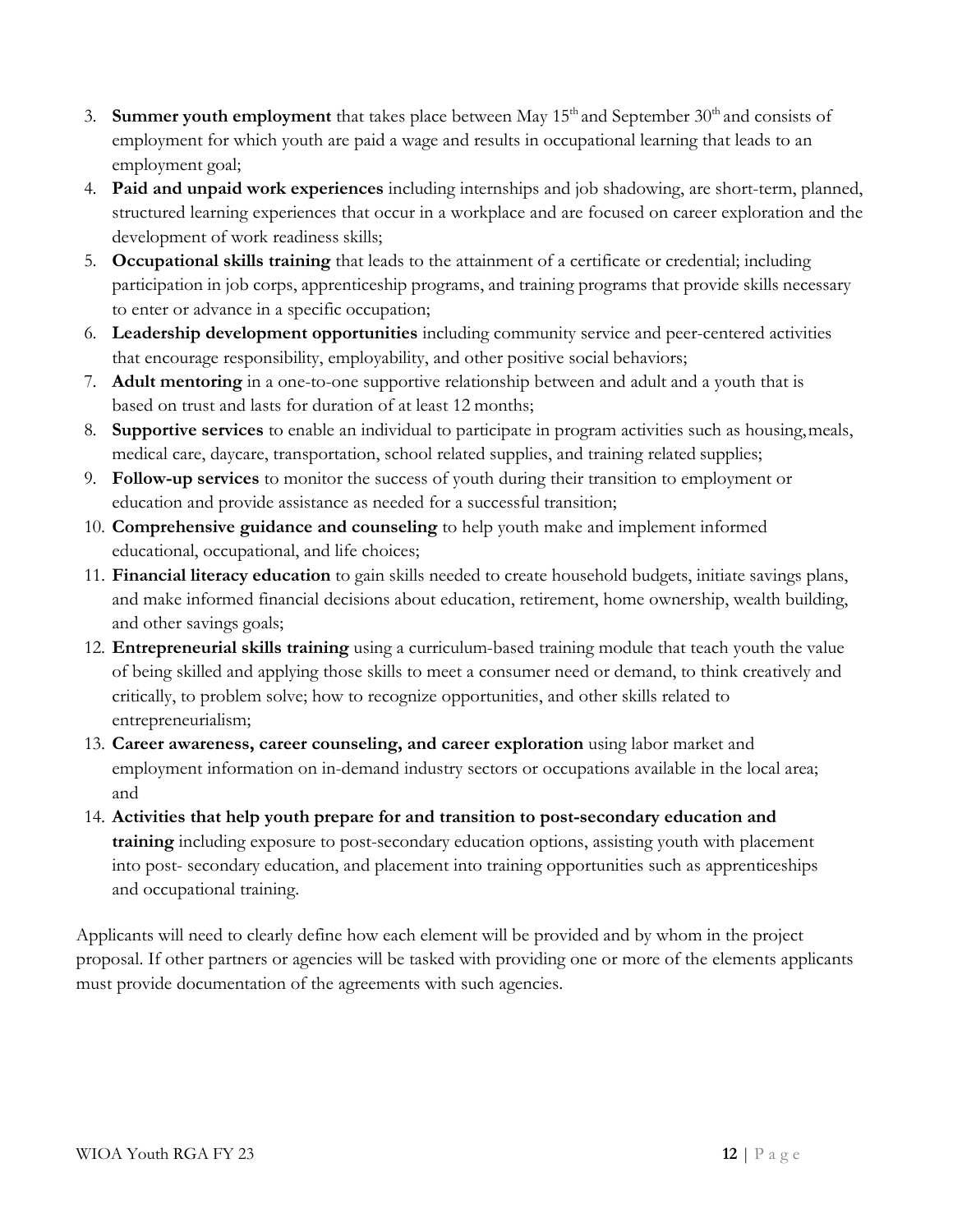## <span id="page-12-0"></span>**PROJECT FRAMEWORK**

A WIOA Youth project requires the following components:

- 1. Outreach and recruitment;
- 2. Intake;
- 3. Provision of an objective assessment of social, academic, and employment capacity for each youth;
- 4. Development of an individual service strategy;
- 5. Provision of follow-up services for a duration of one year; and
- 6. Referrals to other resources for individuals not eligible for program services.

Project proposals shall clearly outline how each of the following will be delivered.

#### <span id="page-12-1"></span>**Outreach and Recruitment**

Outreach and recruitment activities are intended to increase awareness of the WIOA Youth program services and may be delivered via multiple means. Applicants must have a strategy for actively recruiting eligible youth through established partnerships, area schools, places frequented by youth and other social service agencies serving youth and their families.

#### <span id="page-12-2"></span>**Intake**

Intake involves registration, eligibility determination, the collection of information to support eligibility, prescreening of potential participants to provide a general orientation to self-help services, and referrals to other partners and resources. Each youth will complete a program application, and an eligibility determination must be made within five business days of requested services. Completion of the application, a determination of eligibility, and delivery of a service will constitute enrollment into the program. All individuals served by this program must be entered into the AWIB's case management system within 30 days of the first Youth service.

#### <span id="page-12-3"></span>**Objective Assessment**

The objective assessment is a process that identifies a participant's academic level, goals, interests, skill levels, abilities, aptitudes, supportive service needs and employability potential. The sub recipient shall perform an objective assessment on each participant using interviews, questionnaires, standardized tests, recent school records, and other approved assessment tools. A new assessment is not required if the provider determines it is appropriate to use a recent assessment or Individual Service Strategy (ISS), that was completed by another education, rehabilitation, or training program partner agency. Applicants must have staff qualified to perform objective assessments and include the assessment tools they will use in their proposal.

**Note:** the AWIB requirement to use the AKCIS system provides assessment resources, in addition to the state objective assessment form, for use by service providers. Applicants may identify these two resources as their objective assessment tools

#### <span id="page-12-4"></span>**Referral**

If the objective assessment indicates that a Youth participant requires services other than those available through the WIOA Youth project, a referral must be made to an appropriate agency that can provide the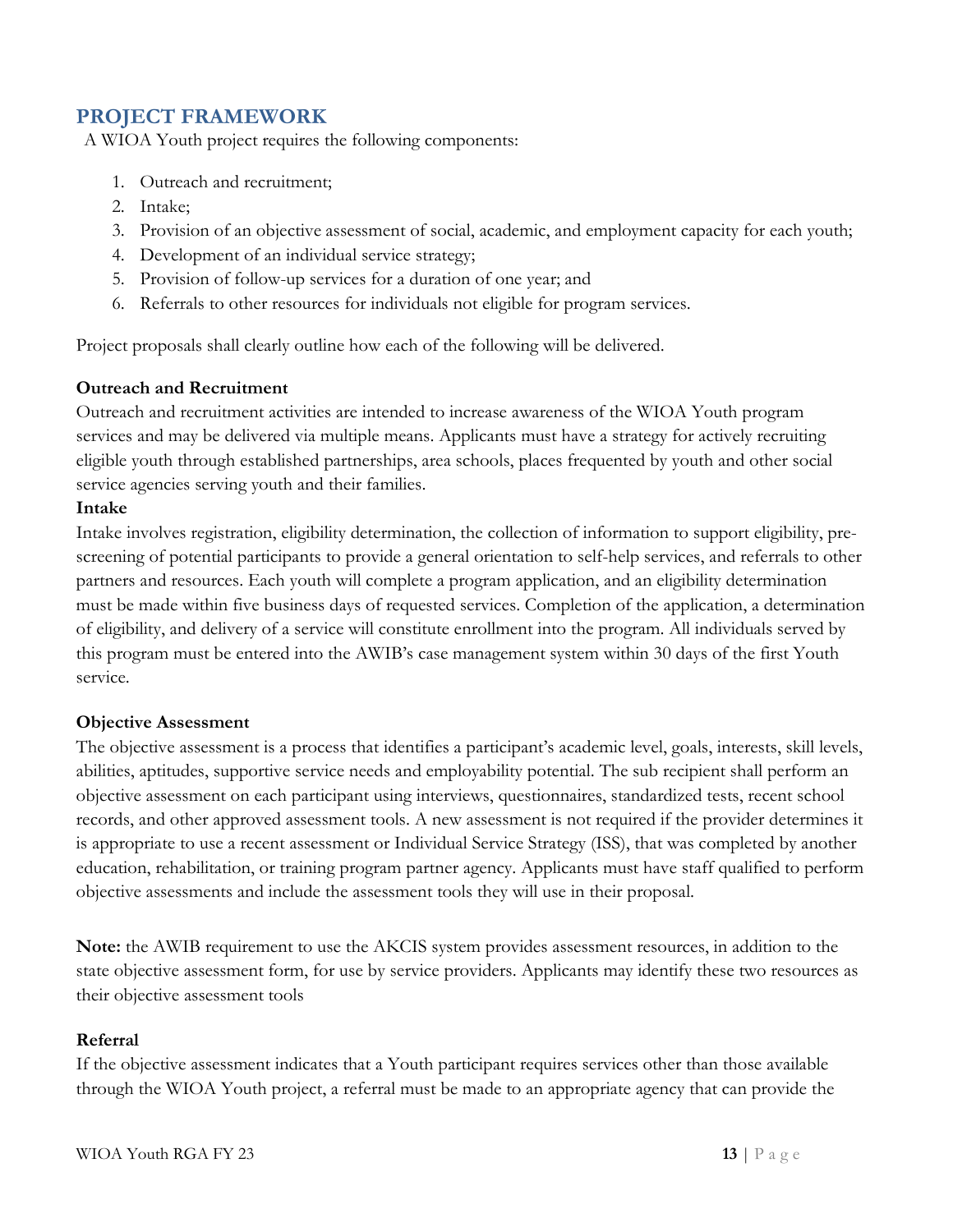needed services. This encourages leveraging of similar resources and benefits. For example, youth with disabilities may be referred or co-enrolled with the Vocational Rehabilitation Division for additional services. Where applicable, participants may be co-enrolled with the WIOA Adult, Vocational Rehabilitation, or any other program available through the Alaska Job Centers to leverage resources and services.

#### <span id="page-13-0"></span>**Individual Service Strategy Development**

The ISS is framed within a participant's Advancement Plan and retained within an electronic case file. The plan should include participant needs as determined by the objective assessment and identify education or employment goals with associated services to achieve goals. As needed, supportive services can be provided to ensure and induce active youth participation.

An Advancement Plan will be developed for each youth based on the needs identified in their objective assessment and will include both short and long-term goals. Goals must be developed to meet program performance outcomes. See Performance Indicators section.

#### <span id="page-13-1"></span>**Follow-Up Services (as needed) for Duration of one Year**

Participants will "exit" the program when they have completed the services outlined in the ISS and achieved their goals. Any youth who has not received services for 90 days and is not scheduled for future services, except follow-up services, must exit the program. The exit date is based on the end date of the last service, and follow-up services are provided for a minimum of 12 months following the exit date. Follow-up services include regular contact with the youth to provide assistance with work or training related problems that may arise, peer support groups, adult mentoring, counseling, assistance in securing a better paying job, additional career development, and needed supportive services. All grant applicants must clearly explain what systems they have in place to provide follow-up services.

## <span id="page-13-2"></span>**PERFORMANCE INDICATORS**

The WIOA Youth program has specific performance indicators that measures the effectiveness of the statewide system of WIOA Youth program activities. Performance levels are based on a federally negotiated rate for each measure. Each program provider contributes to the overall measures of performance and is accountable for the effectiveness of their individual program to positively affect performance outcomes.

|         | Placement in  | Placement in  | Median Earnings | Credential | Measurable Skill |  |  |
|---------|---------------|---------------|-----------------|------------|------------------|--|--|
|         | Employment or | Employment or |                 | Attainment | Gains            |  |  |
|         | Education     | Education     |                 |            |                  |  |  |
|         | Juarter 1     | Quarter 4     |                 |            |                  |  |  |
| l'arget | 54%           | 52%           | \$2,700         | 50%        | $66.0\%$         |  |  |

#### <span id="page-13-3"></span>**Negotiated Performance Targets (Statewide)**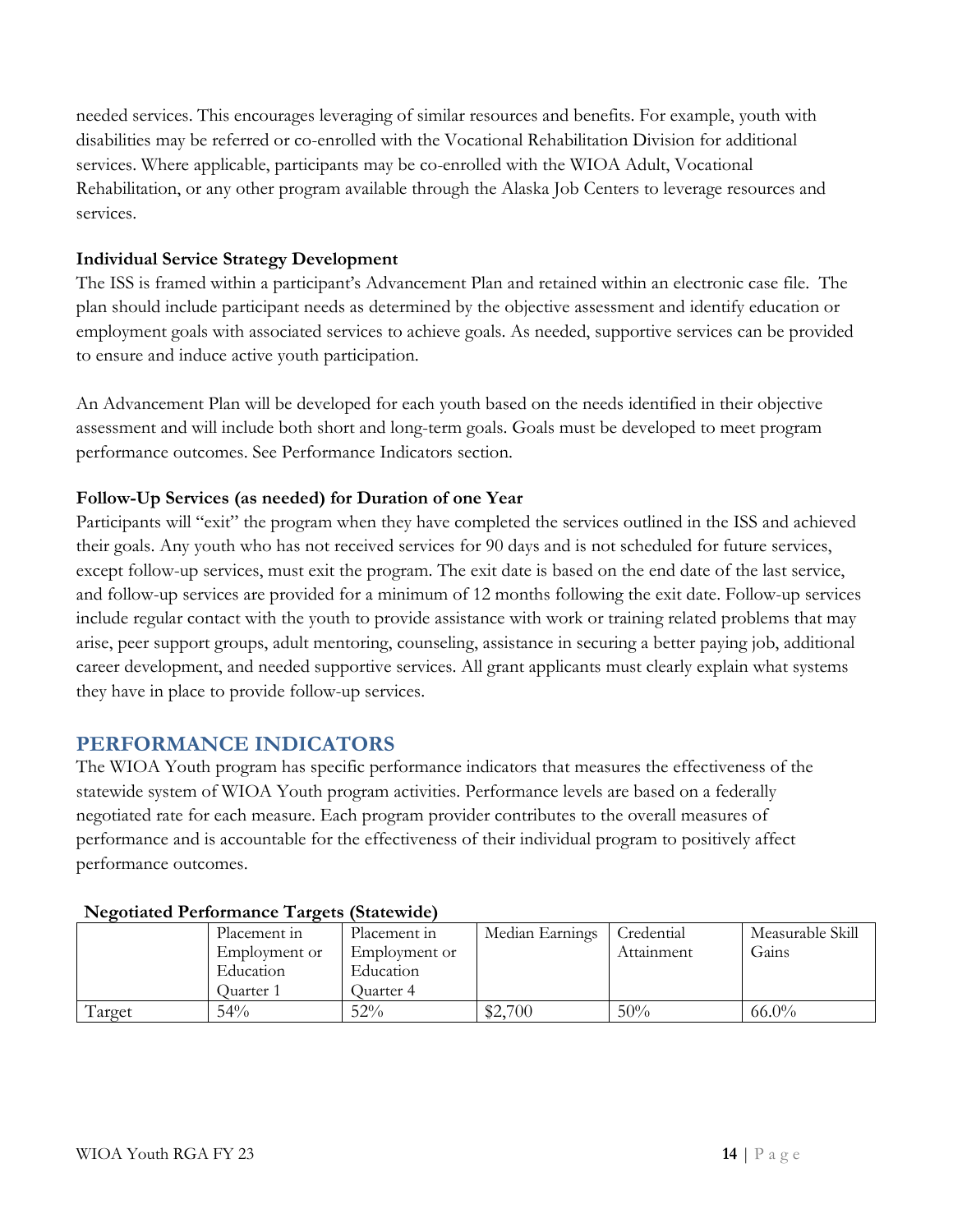#### <span id="page-14-0"></span>**Placement in Employment or Education after Exit**

• The percentage of program participants who are in education or training activities, or in unsubsidized employment, during the second AND fourth quarter after exit from the program.

#### <span id="page-14-1"></span>**Average Earnings**

• The average earnings of program participants who are in unsubsidized employment duringthe second quarter after exit from the program.

#### <span id="page-14-2"></span>**Credential Attainment**

• The percentage of program participants who obtain a recognized postsecondary credential, or a secondary school diploma or its recognized equivalent program within one year after exit from the program.

#### <span id="page-14-3"></span>**Measurable Skills Gains**

• The percentage of participants who have measurable skills gains during participation in theprogram.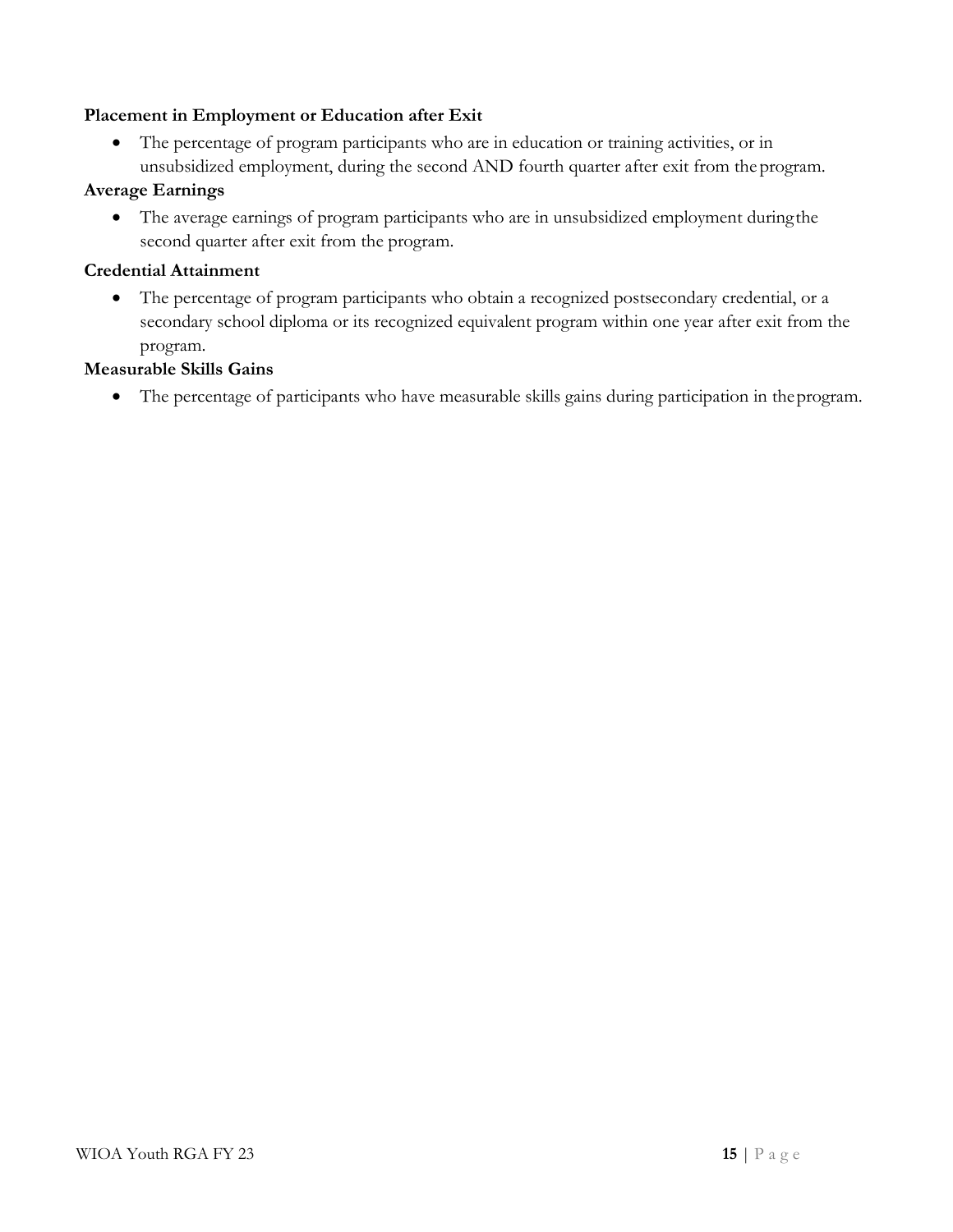### <span id="page-15-0"></span>**BUDGET**

Proposed program budgets must reflect funding requests for <u>one fiscal year</u>. Funding for additional years will be negotiated based on program performance and funding availability and determined prior to the subsequent fiscal year.

Proposed program budgets should reflect the percentage of out-of-school and in-school participants to be served. Additionally, budgets must reflect a minimum of 20 percent of total funds being used for work experience activities, regardless of out-of-school and in-school ratios.

To ensure youth receive substantial training and support, the AWIB requires a minimum of 40 percent of funding be budgeted for direct services to Youth participants for work experience, training, and support services. This 40 percent includes the WIOA mandated 20 percent for work experience activities as outlined above.

#### <span id="page-15-1"></span>**Budget Narrative and Budget Summary**

The budget section includes two parts: a Budget Narrative and Budget Summary. The Budget Narrative must explain and justify the costs included in the Budget Summary. Costs must be reasonable, practical, and determined based on provision of allowable youth services consistent with the 14 basic program elements, that best support youth needs.

**Note:** Indirect cost rates are capped at 10% even if your federally approved indirect rate is higher. If an awarded recipient doesn't have a federally negotiated indirect cost rate, they may elect to charge a de minimis rate of up to 10% of its modified total direct costs. A de minimis calculator is provided for your convenience in determining this rate for your project budget if a federally approved indirect rate will not be used by your organization.

#### <span id="page-15-2"></span>**Maintaining Participant Information**

Applicants must consider all costs associated with maintaining and providing participant-related information and include those in the budget. The grant agreement will specify the types of information required, the format and frequency for submission. All personal information obtained from participants will be confidential and all case management-related records maintained for seven years following the end of the grant.

#### <span id="page-15-3"></span>**Sub recipient Leveraging of Resources**

While direct matching funds are not required, leveraging other private sector, community, state, or federal resources with the WIOA Youth program is highly desired. WIOA Youth grant contributions may be a direct cash match, indirect contribution, or leveraged resources or funding.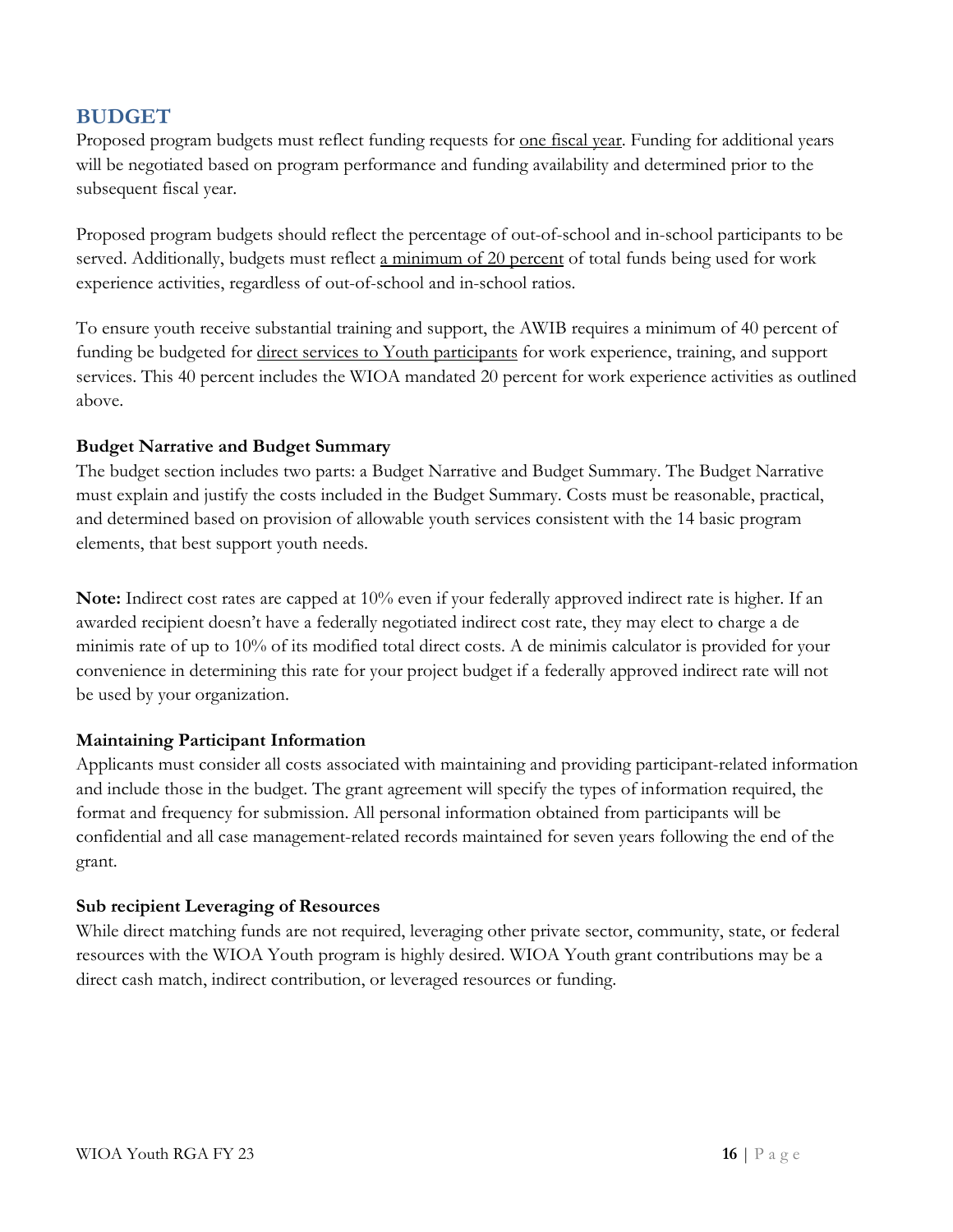#### <span id="page-16-0"></span>**Funding Requests**

Funding requests must be reasonable and practical and will be assessed and evaluated based on the percentage allocated for administration, cost per participant, ratio of staff costs to participant benefits and AWIB objectives.

## <span id="page-16-1"></span>**SELECTION AND AWARD PROCESS**

#### <span id="page-16-2"></span>**Application Review**

The AWIB staff will perform an initial review of all responsive applications and then forward to the AWIB Review Committee for review, then make award recommendations to the Commissioner of Labor. The Labor Commissioner is the final arbiter of WIOA Youth awards.

#### <span id="page-16-3"></span>**Evaluation**

The AWIB Review Committee will evaluate applications and provide the Commissioner with a list of applications recommended and not recommended for funding. If necessary, the AWIB staff may request clarification of information from applicants to assist the Review Committee in making final funding recommendations. The Commissioner will make the final grant award or denial decisions under this solicitation.

#### <span id="page-16-4"></span>**Results of Application Review and Evaluation**

Each applicant approved by the Commissioner will be provided a written Notice of Intent to Award. Upon issuance of a Notice of Intent to Award, the application will move to the grant negotiation stage. The Commissioner reserves the right to revoke a Notice of Intent to Award if the decision was made based on inaccurate information provided in the application.

Applicants not recommended for funding will receive a written Notice of Denial of Award.

#### <span id="page-16-5"></span>**Grant Negotiations**

The AWIB reserves the right to negotiate with all awardees pending award of a grant as needed to achieve the best outcomes for WIOA Youth participants. This may include the grant award amount, numbers of participants served, performance expectations and other conditions to ensure positive outcomes. Awards are subject to availability of federal funds.

#### <span id="page-16-6"></span>**Grant Award**

Grant agreements must be signed within 45 days of receipt from the AWIB, or the award may be rescinded to redirect funds.

#### <span id="page-16-7"></span>**Pre-Award Questionnaire**

Successful applicants will be required to submit specific information and documents within one week of receiving a Notice of Award. The required information will be forwarded to all applicants.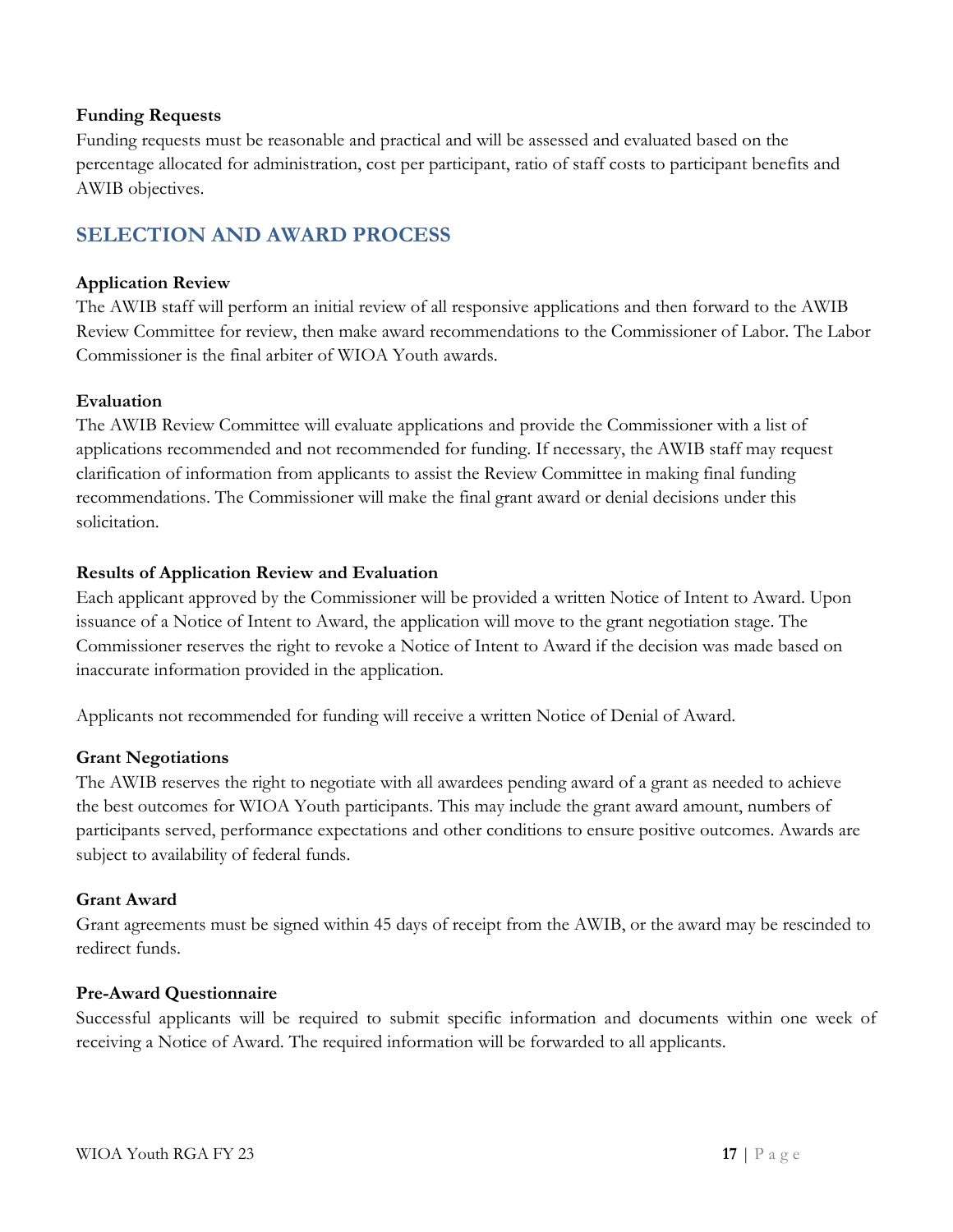#### <span id="page-17-0"></span>**Due Diligence**

All sub recipients and any sub-contractors receiving over \$25,000, and which are not state agencies, are required to go through a multi-step due diligence process to demonstrate their suitability to receive grant funds.

Additional information can be found in AWIB policy [Due Diligence Policy](https://labor.alaska.gov/dets/policies/07-527.pdf)

#### <span id="page-17-1"></span>**Appeals**

A grant applicant that receives a Notice of Denial of Award may file a written request for reconsideration as outlined in the AWIB policy [Grant Award and Appeal Policy 07-507. A](http://labor.alaska.gov/bp/forms/010_07-507.pdf)ppeals should be addressed to: Department of Labor & Workforce Development, Commissioners Office, PO Box 111149, Juneau, AK 99811.

## <span id="page-17-2"></span>**GRANT TERMS AND RESPONSIBILITIES**

#### <span id="page-17-3"></span>**Required Training**

Sub recipients will be required to attend annual WIOA Youth program training, required monthly meetings, and ad hoc technical assistance sessions on Youth program deliverables, program management, case management, financial management, performance accountability, and the Alaska Jobs System.

#### <span id="page-17-4"></span>**Progress Reports**

Sub recipients must complete and submit a monthly program report in the AWIB grant management system. Program reports must include narrative updates on the progress of the project and statistical data related to the sub recipient meeting the goals and objectives of the project. Upon completion of the project, the sub recipient will be required to submit a final program report.

#### <span id="page-17-5"></span>**Financial Reports**

It is critical to the success of the program that grant funds are fully expended by the end of the award period. To ensure that expenditures are on target, sub recipients are periodically required to demonstrate how their budget will be fully expended by the end of the period of performance. Sub recipients that are not meeting their planned expenditures may have a percentage of their award recaptured for use in other program projects or objectives.

The AWIB staff will provide electronic forms to capture accruals quarterly. Reimbursement Requests and Program Income must be submitted in the new grant management system monthly. Reimbursement requests and sub recipient contributions must be supported with clear and concise financial reports and expense back up documentation.

#### <span id="page-17-6"></span>**Success Stories**

Success stories and photographs are critical components to the continuation of the program and can be submitted at any time. The sub recipient must submit three success stories by the completion of the grant period.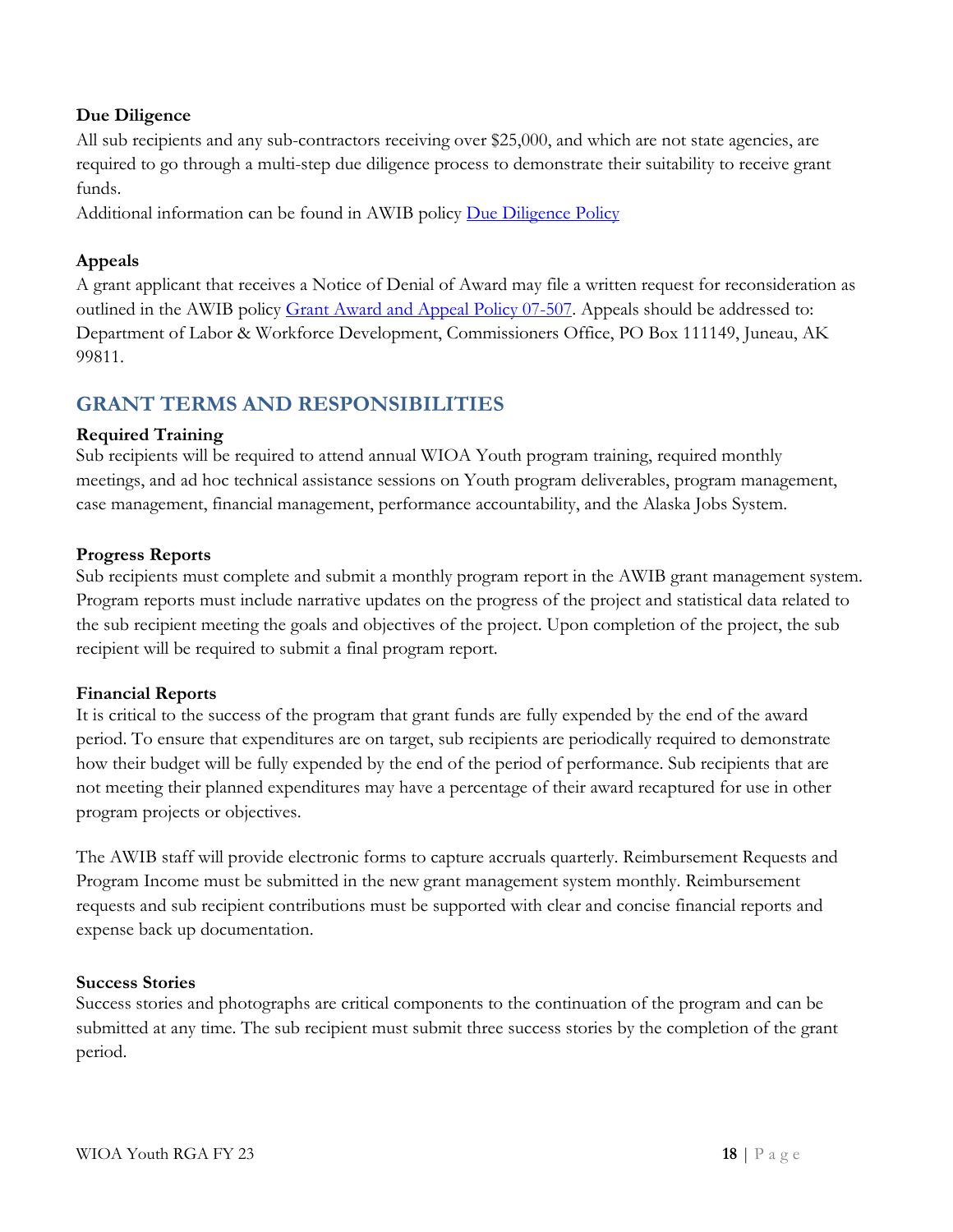#### <span id="page-18-0"></span>**Participant Data Collection and Reporting**

Sub recipients are required to collect personally identifiable information (PII) for participants receiving services, and enter information in a timely manner in the States' case Management system per AWIB policy [07-508 Participant Performance Data](http://labor.alaska.gov/bp/forms/016_07-508.pdf) [Collection.](http://labor.alaska.gov/bp/forms/016_07-508.pdf) Data to be collected includes name, birthdate, and address; social security numbers for participants receiving wages associated with activities conducted under this grant; services provided; and demographics.

Information collected in the case management system will only be used by the State to develop impact measurements and aggregate statistics. All information, including PII, will only be shared with the USDOL and other State of Alaska departments and only as necessary to develop aggregate statistics.

#### <span id="page-18-1"></span>**Equal Opportunity Responsibilities**

Sub recipients must disseminate, and prominently display in a conspicuous location, the *Equal Opportunity Is the Law* notice, providing initial and continuing notice that it does not discriminate on any prohibited basis and ensure all subcontractors or partners adhere to *Equal Opportunity is the Law* notices. All organizations that provide training or services for which participants must apply or register must maintain a signed copy of the *Equal Opportunity is the Law* certification form for each applicant or registrant.

#### <span id="page-18-2"></span>**Monitoring**

The AWIB has developed a systematic monitoring system for evaluating the quality and effectiveness of program administration. Monitoring is the quality control system whereby the AWIB gathers and analyzes information to determine whether services are in compliance with the grant agreement, detect problems, identify strengths and weaknesses, and propose improvements to the services. Grant recipients are expected to cooperate with any monitoring, inspection, audit, or investigation of activities related to the grant agreement.

Monitors will include, but are not limited to, examination of, and photocopying as necessary, books, records, files, documents, property, or equipment related to all aspects of STEP funded activities. The review of grant recipient files and records assesses adherence to the project scope, objectives, goals, training schedules, financial, and equal opportunity compliance. Monitoring may be conducted on-site or at the Grant Unit's office. Grant recipients will receive written notice to inform them of a project monitor and a detailed list of items to be reviewed. Some grant recipients may only be required to comply with simple requests for information to confirm compliance with grant conditions. Additional monitoring information can be found in [Monitoring and Single](https://labor.alaska.gov/dets/policies/07-523.pdf)  [Audit Policy 07-523.2.](https://labor.alaska.gov/dets/policies/07-523.pdf)

#### <span id="page-18-3"></span>**Americans with Disabilities Act**

Auxiliary aides and services are available upon request to individuals with disabilities. To make arrangements for auxiliary aides or services, please contact the WIOA Youth Program Coordinator, Shane Bannarbie at (907) 269-4551 or shane.bannarbie@alaska.gov no later than ten working days prior to the application deadline. The Alaska Department of Labor and Workforce Development is an Equal Opportunity Employer/Program. All sub recipients and sub-contractors must comply with the Americans with Disabilities Act.